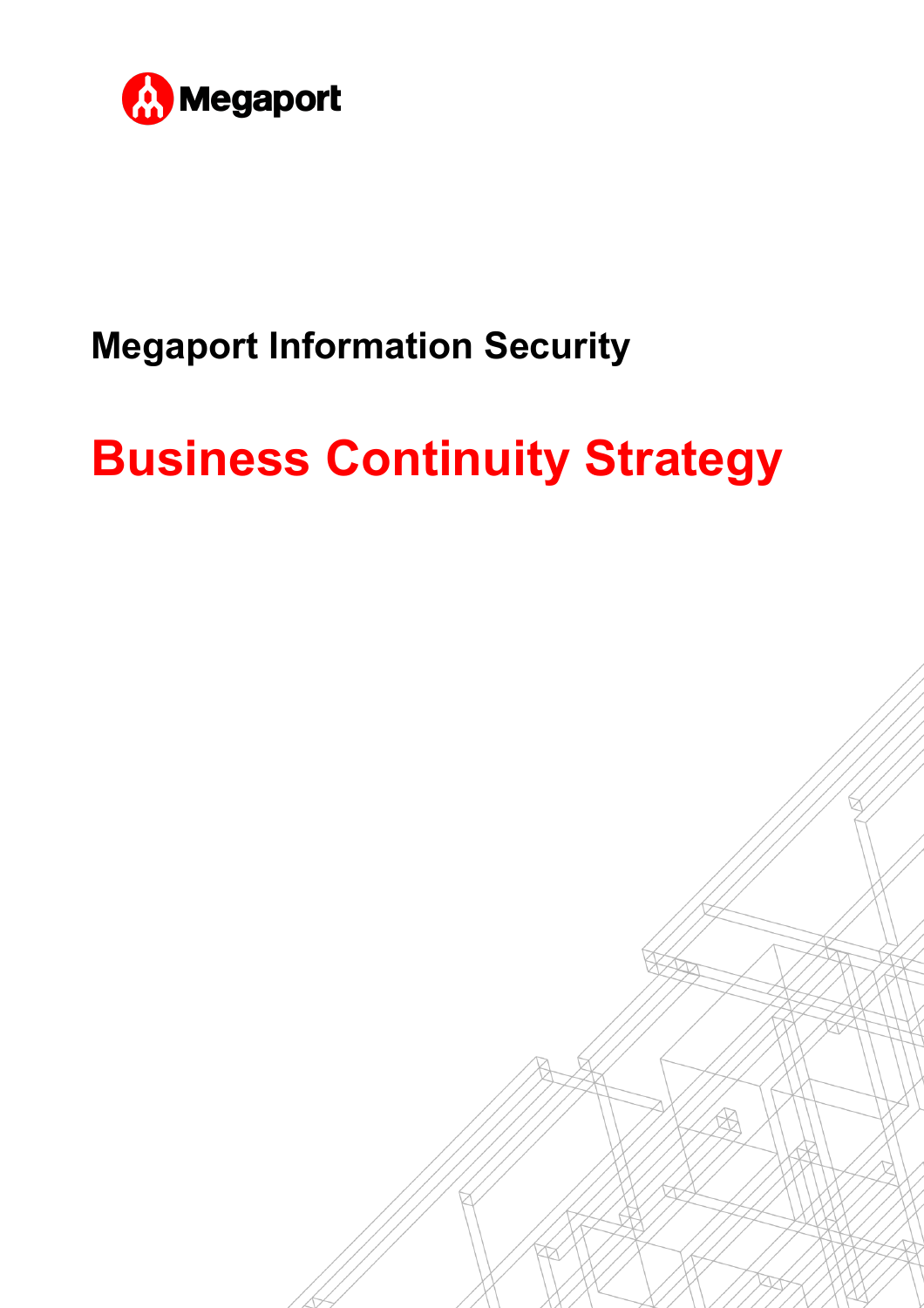## 1 BUSINESS CONTINUITY PLAN

Business Continuity (BC) is the process of ensuring that critical business processes are supported and persist during periods of disruption, duress or after sudden adverse changes in operating conditions (e.g., macro-events, large-scale technology failure). Business continuity planning consists of preparation and testing of processes and procedures that provide that support and assurance that operations continue at an accepted level.

Megaport Software-Defined-Networking (SDN) services are continuously monitored and maintained to ensure reliability and performance of services. Megaport network operations perform 24/7 incident and problem management for expedient resolution and disaster recovery.

#### 1.1 BUSINESS CONTINUITY STRATEGY

The Business Continuity strategy at Megaport has two fundamental operating principles:

- 1. SDN services are designed with continuous availability principles.
- 2. Corporate resources, capabilities, functions, and IT Assets are geographically diverse.

The nature of our business operations, as well as this distributed strategy, insulates Megaport from risks associated with traditional business operations including macroevents and technology failure.

SDN operational processes and supporting infrastructure are designed according to the following principles:

- 1. Operate network infrastructure within hardened physical premises of reliable data-centre operators.
- 2. Our network is designed with industry-accepted principles for redundancy, such as diverse egress and path.
- 3. Our technology stack is designed with resiliency, high availability, and recovery at all layers, and is managed through continuous integration and deployment (CI/CD) to mitigate the risk from making large changes.
- 4. Continually monitor and maintain sufficient availability and capacity.
- 5. Leverage virtual infrastructure practices and automate components of administration, maintenance and recovery.
- 6. Configuration deployment mechanisms support automation, scaling, and remote management.